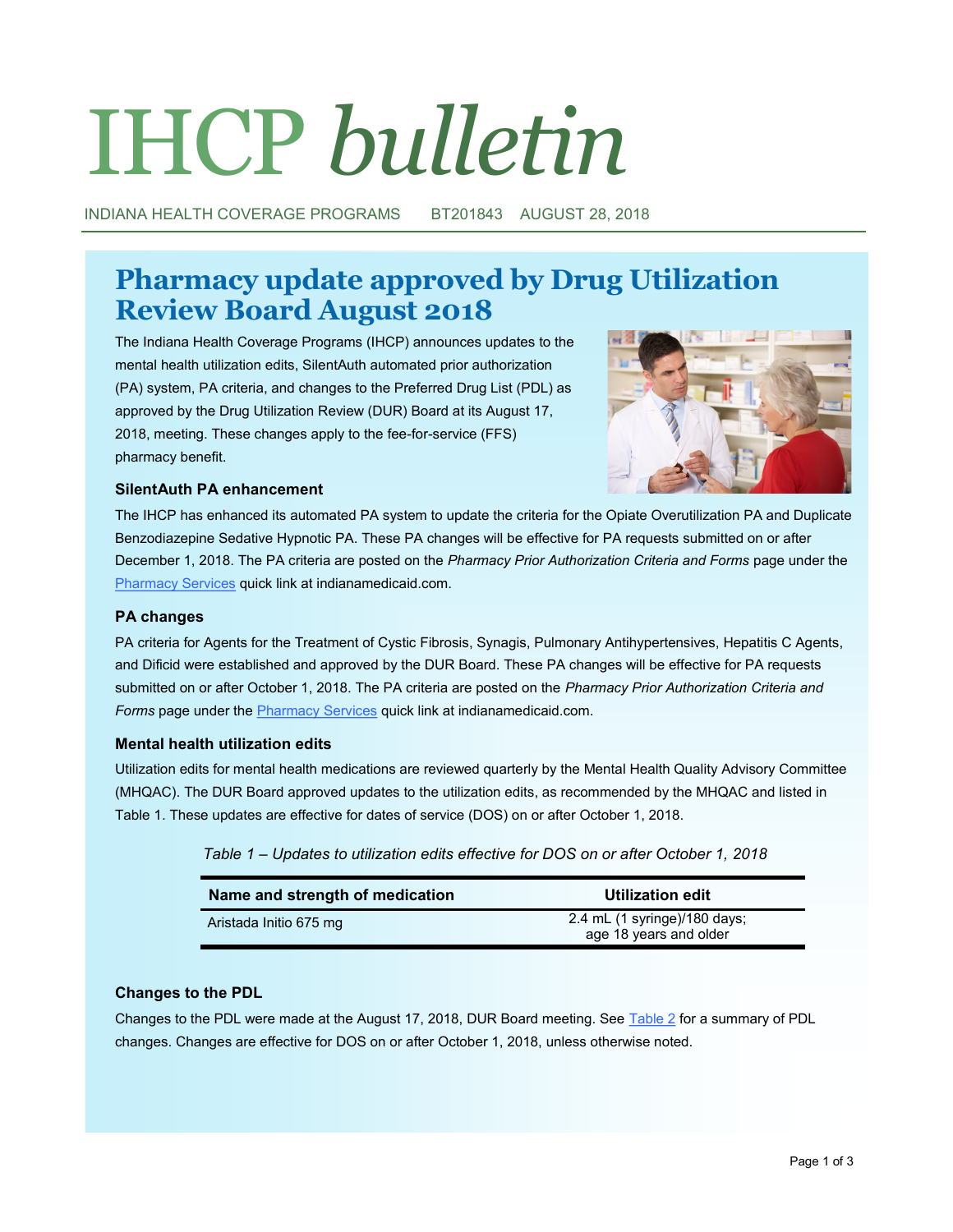<span id="page-1-0"></span>

| <b>Drug class</b>                                                    | Drug                                              | <b>PDL status</b>                                                                                                                              |
|----------------------------------------------------------------------|---------------------------------------------------|------------------------------------------------------------------------------------------------------------------------------------------------|
| Beta Adrenergics and<br>Corticosteroids                              | <b>Trelegy Ellipta</b>                            | Maintain nonpreferred status; add the following step<br>therapy:                                                                               |
|                                                                      |                                                   | Must have tried and failed Anoro Ellipta and<br>Flovent HFA concurrent therapy for at least 30<br>days                                         |
| Bronchodilator Agents -                                              | Lonhala Magnair                                   | Nonpreferred; with the following quantity limit:                                                                                               |
| Beta Adrenergic and<br>Anticholinergic                               |                                                   | 60 vials (1 kit)/30days                                                                                                                        |
| Combinations                                                         | Anoro Ellipta                                     | Preferred (previously nonpreferred)                                                                                                            |
|                                                                      | <b>Tudorza Pressair</b>                           | Preferred (previously nonpreferred)                                                                                                            |
| Nasal Antihistamines/Nasal<br>Anti-Inflammatory Steroids             | Dymista                                           | Preferred (previously nonpreferred)                                                                                                            |
|                                                                      | Azelastine 0.15%                                  | Nonpreferred (previously preferred)                                                                                                            |
| Oral Inhaled Glucocorticoids                                         | Asmanex HFA                                       | Preferred (previously nonpreferred)                                                                                                            |
| Pulmonary<br>Antihypertensives                                       | Adcirca                                           | Preferred (previously nonpreferred)                                                                                                            |
|                                                                      | Orenitram                                         | Nonpreferred (previously preferred)                                                                                                            |
| <b>Hepatitis C Agents</b>                                            | Epclusa                                           | Preferred (previously nonpreferred)                                                                                                            |
| <b>Ophthalmic Antibiotics</b>                                        | Moxeza                                            | Nonpreferred (previously preferred)                                                                                                            |
|                                                                      | Gentak ointment                                   | Preferred (previously nonpreferred)                                                                                                            |
|                                                                      | Ciloxan ointment                                  | Preferred (previously nonpreferred)                                                                                                            |
| <b>Ophthalmic Antibiotics/</b><br><b>Corticosteroid Combinations</b> | Prednisolone gatifloxacin<br>bromfenac suspension | Nonpreferred                                                                                                                                   |
| <b>Otic Antibiotics</b>                                              | Otiprio                                           | Nonpreferred                                                                                                                                   |
|                                                                      | Otovel                                            | Preferred (previously nonpreferred)                                                                                                            |
| <b>Topical Antifungals</b>                                           | Luliconazole                                      | Nonpreferred                                                                                                                                   |
| Alpha Adrenergic Blockers                                            | Doxazosin                                         | Preferred (previously nonpreferred)                                                                                                            |
| Beta Adrenergic Blockers                                             | Coreg CR                                          | Nonpreferred (previously preferred)                                                                                                            |
|                                                                      | Kapspargo                                         | Nonpreferred                                                                                                                                   |
|                                                                      | Levatol                                           | Remove from the PDL                                                                                                                            |
| Misc. Cardiac Agents                                                 | Entresto                                          | Preferred (previously nonpreferred); remove PA<br>criteria; add the following DUR edit:                                                        |
|                                                                      |                                                   | Must not use ACE-Inhibitor concurrently with<br>Entresto                                                                                       |
| <b>HMG CoA Reductase</b><br><b>Inhibitors</b>                        | Zypitamag                                         | Nonpreferred                                                                                                                                   |
| <b>Antimigraine Agents</b>                                           | Aimovig                                           | Nonpreferred; with the following step therapy and<br>quantity limits:                                                                          |
|                                                                      |                                                   | Trial and failure of propranolol or topiramate or<br>documented intolerance or contraindication for<br>use<br>140 mg (2 injections)/month<br>٠ |

# *Table 2 – PDL changes effective for DOS on or after October 1, 2018*